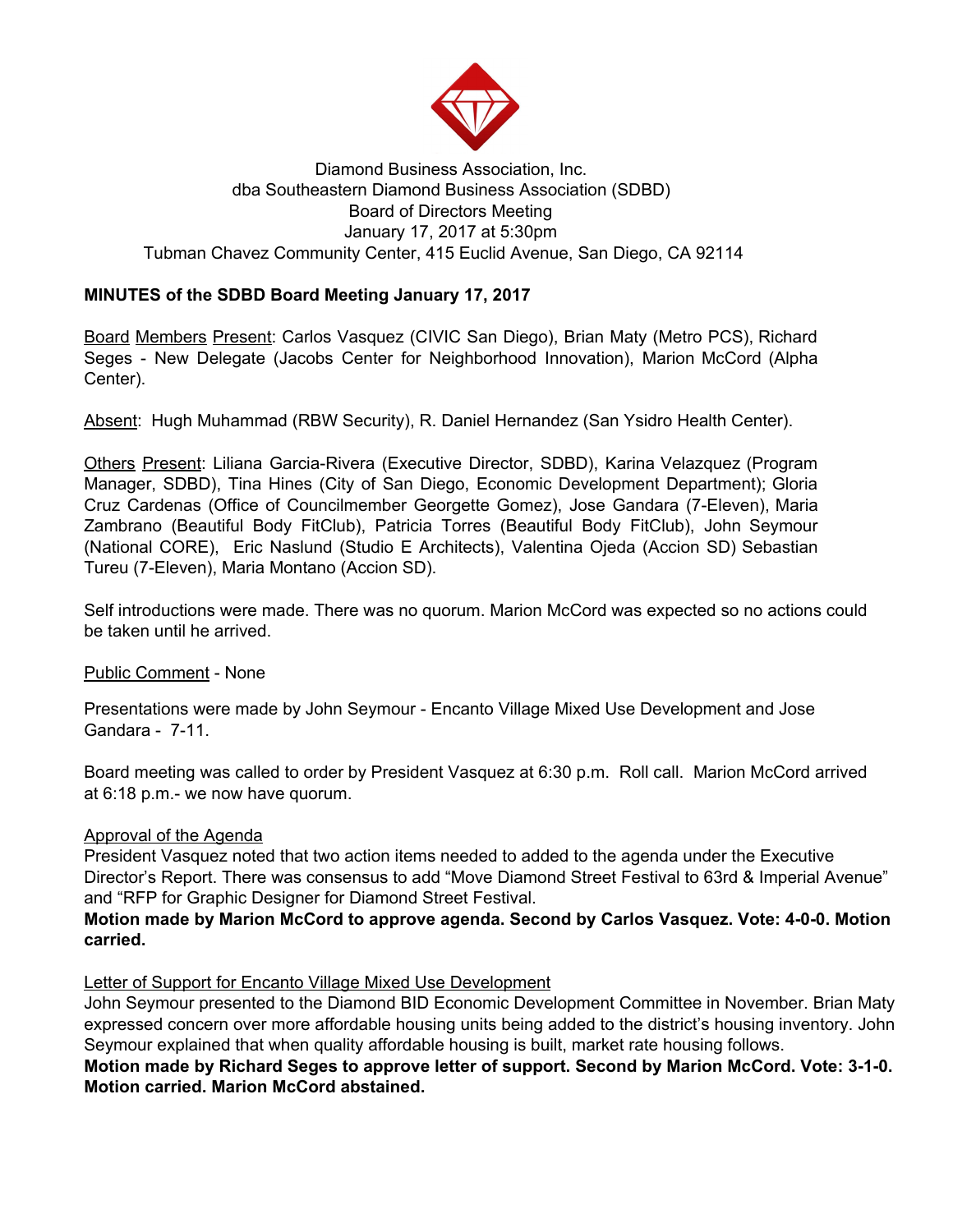# Letter of Support for 7-11

Jose Gandara presented to the Diamond BID Economic Development Committee in January. 7-11 will have healthy food options, they will be good corporate neighbors by implementing new strategies used in other communities such as piped music to deter loitering, creation of new new jobs, and offer local business ownership. There will be improvements to the facade such as: wider doors, more windows. Richard Seges and Brian Maty strongly encouraged 7-11 to improve the storefront facade over and above what is described in their handout. Liliana Garcia-Rivera will send Jose Gandara and Sebastian Tureau the renditions created by the architect hired by the City of San Diego for the planned Greene Cat Liquor Storefront Improvement Project. They are working on hosting an outreach workshop as well as a "How to do Business with 7-11" workshop for local contractors.

# **Motion made by Marion McCord to approve letter of support. Second by Richard Seges. Vote: 4-0-0. Motion carried.**

Consent Agenda - (combined as a single motion to approve)

- Approval of Board Meeting Minutes of November 22, 2016;
- Approve creation of Clean and Safe Ad Hoc Committee;
- Ratify submission of RFQ for Commission for Arts and Culture RFQ;
- Authorize Liliana Garcia-Rivera to submit RFP Commission for Arts and Culture DSF;
- Authorize Liliana Garcia-Rivera to apply for County of San Diego Community Enhancement Grant;
- Authorize Karina Velazquez to apply for SANDAG Bike Grant \$3k.

### **Motion made by Richard Seges to approve the consent agenda. Second by Marion McCord. Vote: 4-0-0. Motion carried.**

President's Report/Executive Committee - Carlos Vasquez

1. Board Vacancy Appointment - Carlos Vasquez stated Donald Canteen was just a couple votes short during the recent board elections. Mr. Canteen continues to have interest on being a board member; he meets the requirements and is thus eligible to become a board member.

# **Motion made by Richard Seges to appoint Donald Canteen as a board member. Second by Marion McCord. Vote: 4-0-0. Motion carried.**

- 2. The board ratified the approval of JCNI new delegate, Richard Seges, VP Real Estate and Finance.
- 3. Progress is being made with the Mid-Year Budget Review/Modification and will be ready for presentation and action at the next board meeting.
- 4. The draft FY 2018 Budget is now due. The due date for the final budget was originally in February but has now been moved up to the end of January. A draft FY 2018 can be turned in with later review by the executive committee and with ratification by the board at the next meeting.

# **Motion made by Marion McCord to submit draft and to ratify the final budget at next board meeting. Second by Brian Maty. Vote: 4-0-0. Motion carried.**

5. Banner Policy - **Tabled**

# Financial Reports - Liliana Garcia-Rivera

November 2016 and December 2016 Financial Reports were distributed. The board reviewed both reports. Liliana Garcia-Rivera reported the following:

- 1. We have a bank balance of \$46,476.18;
- 2. December revenue deposit pending of \$4,350.10; and
- 3. Carry-Over (reserves) balance currently is \$7,394.92.

Carlos Vasquez asked if Mary Joseph would be coming to a board meeting to answer any questions. Liliana Garcia-Rivera said she would ask her to attend.